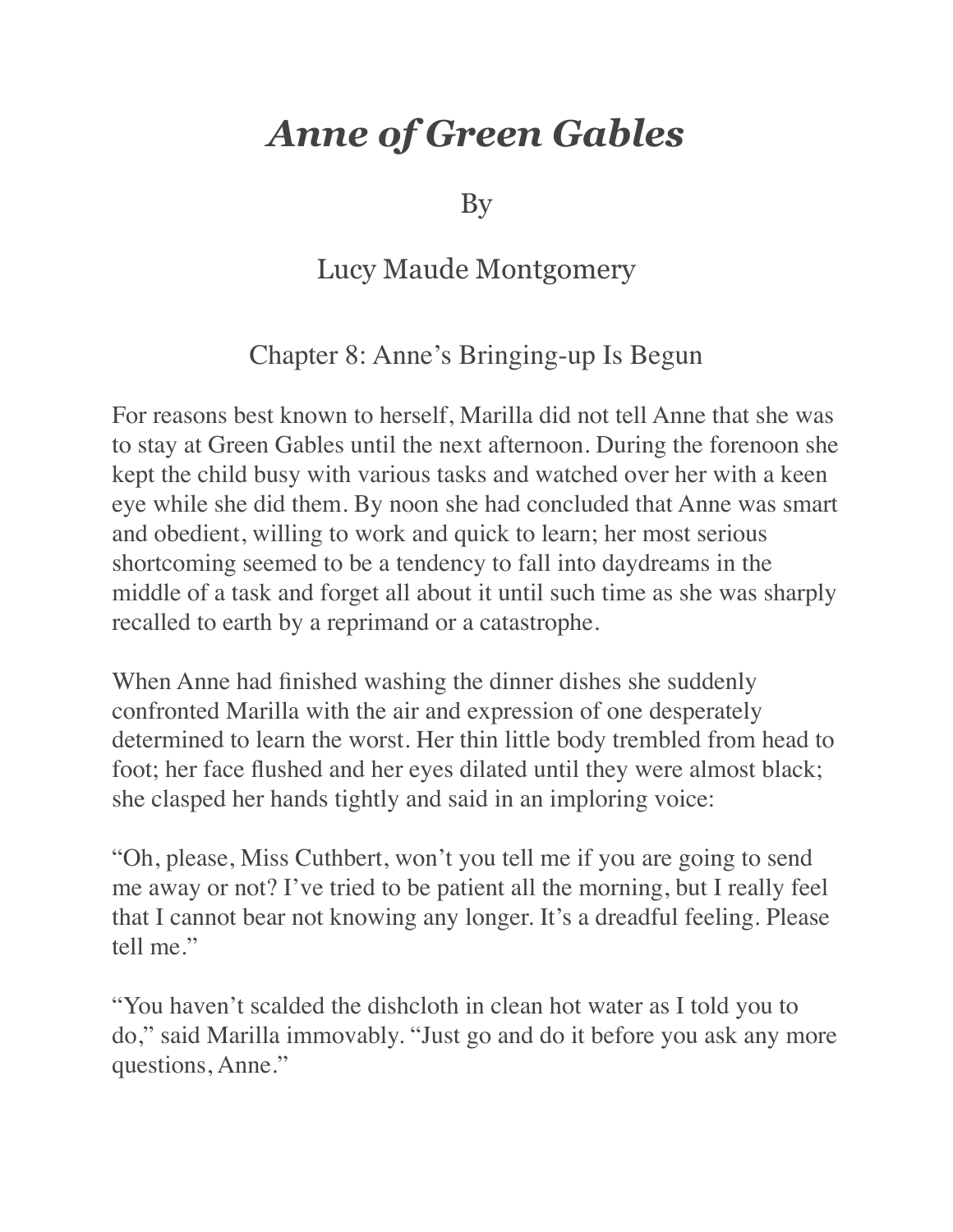Anne went and attended to the dishcloth. Then she returned to Marilla and fastened imploring eyes of the latter's face. "Well," said Marilla, unable to find any excuse for deferring her explanation longer, "I suppose I might as well tell you. Matthew and I have decided to keep you—that is, if you will try to be a good little girl and show yourself grateful. Why, child, whatever is the matter?"

"I'm crying," said Anne in a tone of bewilderment. "I can't think why. I'm glad as glad can be. Oh, GLAD doesn't seem the right word at all. I was glad about the White Way and the cherry blossoms—but this! Oh, it's something more than glad. I'm so happy. I'll try to be so good. It will be uphill work, I expect, for Mrs. Thomas often told me I was desperately wicked. However, I'll do my very best. But can you tell me why I'm crying?"

"I suppose it's because you're all excited and worked up," said Marilla disapprovingly. "Sit down on that chair and try to calm yourself. I'm afraid you both cry and laugh far too easily. Yes, you can stay here and we will try to do right by you. You must go to school; but it's only a fortnight till vacation so it isn't worth while for you to start before it opens again in September."

"What am I to call you?" asked Anne. "Shall I always say Miss Cuthbert? Can I call you Aunt Marilla?"

"No; you'll call me just plain Marilla. I'm not used to being called Miss Cuthbert and it would make me nervous."

"It sounds awfully disrespectful to just say Marilla," protested Anne.

"I guess there'll be nothing disrespectful in it if you're careful to speak respectfully. Everybody, young and old, in Avonlea calls me Marilla except the minister. He says Miss Cuthbert—when he thinks of it."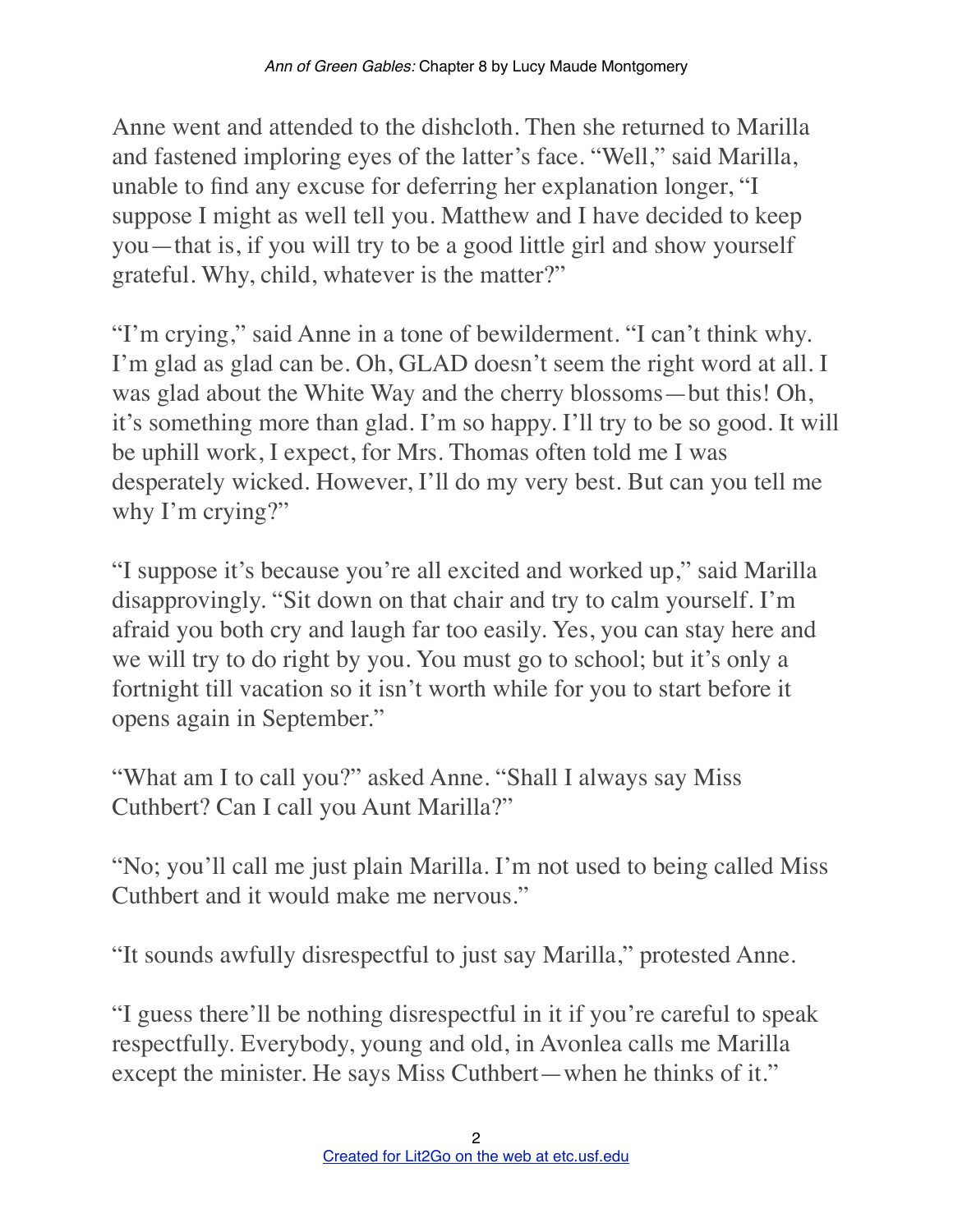"I'd love to call you Aunt Marilla," said Anne wistfully. "I've never had an aunt or any relation at all—not even a grandmother. It would make me feel as if I really belonged to you. Can't I call you Aunt Marilla?"

"No. I'm not your aunt and I don't believe in calling people names that don't belong to them."

"But we could imagine you were my aunt."

"I couldn't," said Marilla grimly.

"Do you never imagine things different from what they really are?" asked Anne wide-eyed.

"No."

"Oh!" Anne drew a long breath. "Oh, Miss—Marilla, how much you miss!"

"I don't believe in imagining things different from what they really are," retorted Marilla. "When the Lord puts us in certain circumstances He doesn't mean for us to imagine them away. And that reminds me. Go into the sitting room, Anne—be sure your feet are clean and don't let any flies in—and bring me out the illustrated card that's on the mantelpiece. The Lord's Prayer is on it and you'll devote your spare time this afternoon to learning it off by heart. There's to be no more of such praying as I heard last night."

"I suppose I was very awkward," said Anne apologetically, "but then, you see, I'd never had any practice. You couldn't really expect a person to pray very well the first time she tried, could you? I thought out a splendid prayer after I went to bed, just as I promised you I would. It was nearly as long as a minister's and so poetical. But would you believe it? I couldn't remember one word when I woke up this morning.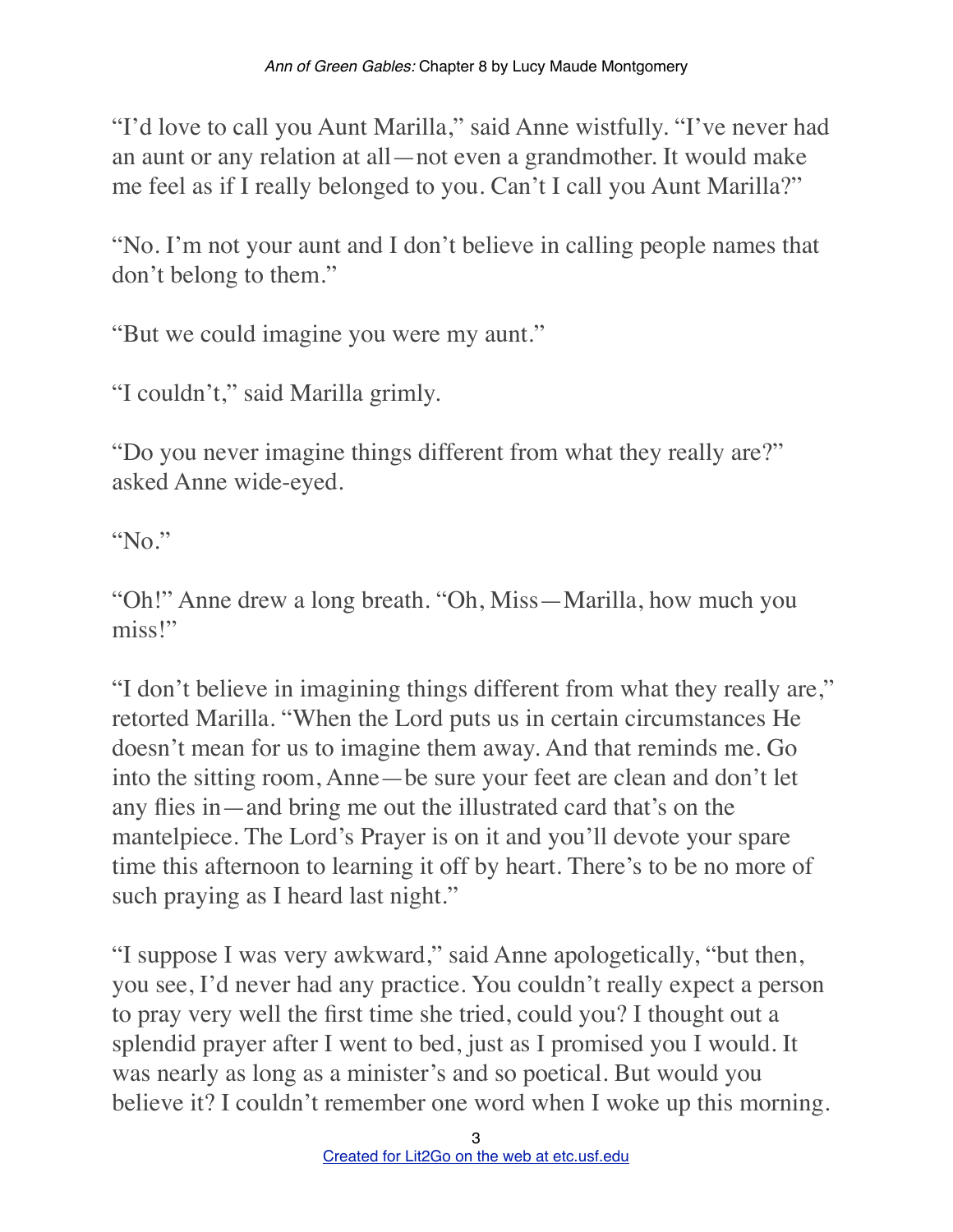And I'm afraid I'll never be able to think out another one as good. Somehow, things never are so good when they're thought out a second time. Have you ever noticed that?"

"Here is something for you to notice, Anne. When I tell you to do a thing I want you to obey me at once and not stand stock-still and discourse about it. Just you go and do as I bid you."

Anne promptly departed for the sitting-room across the hall; she failed to return; after waiting ten minutes Marilla laid down her knitting and marched after her with a grim expression. She found Anne standing motionless before a picture hanging on the wall between the two windows, with her eyes astar with dreams. The white and green light strained through apple trees and clustering vines outside fell over the rapt little figure with a half-unearthly radiance.

"Anne, whatever are you thinking of?" demanded Marilla sharply.

Anne came back to earth with a start.

"That," she said, pointing to the picture—a rather vivid chromo entitled, "Christ Blessing Little Children"—"and I was just imagining I was one of them—that I was the little girl in the blue dress, standing off by herself in the corner as if she didn't belong to anybody, like me. She looks lonely and sad, don't you think? I guess she hadn't any father or mother of her own. But she wanted to be blessed, too, so she just crept shyly up on the outside of the crowd, hoping nobody would notice her except Him. I'm sure I know just how she felt. Her heart must have beat and her hands must have got cold, like mine did when I asked you if I could stay. She was afraid He mightn't notice her. But it's likely He did, don't you think? I've been trying to imagine it all out—her edging a little nearer all the time until she was quite close to Him; and then He would look at her and put His hand on her hair and oh, such a thrill of joy as would run over her! But I wish the artist hadn't painted Him so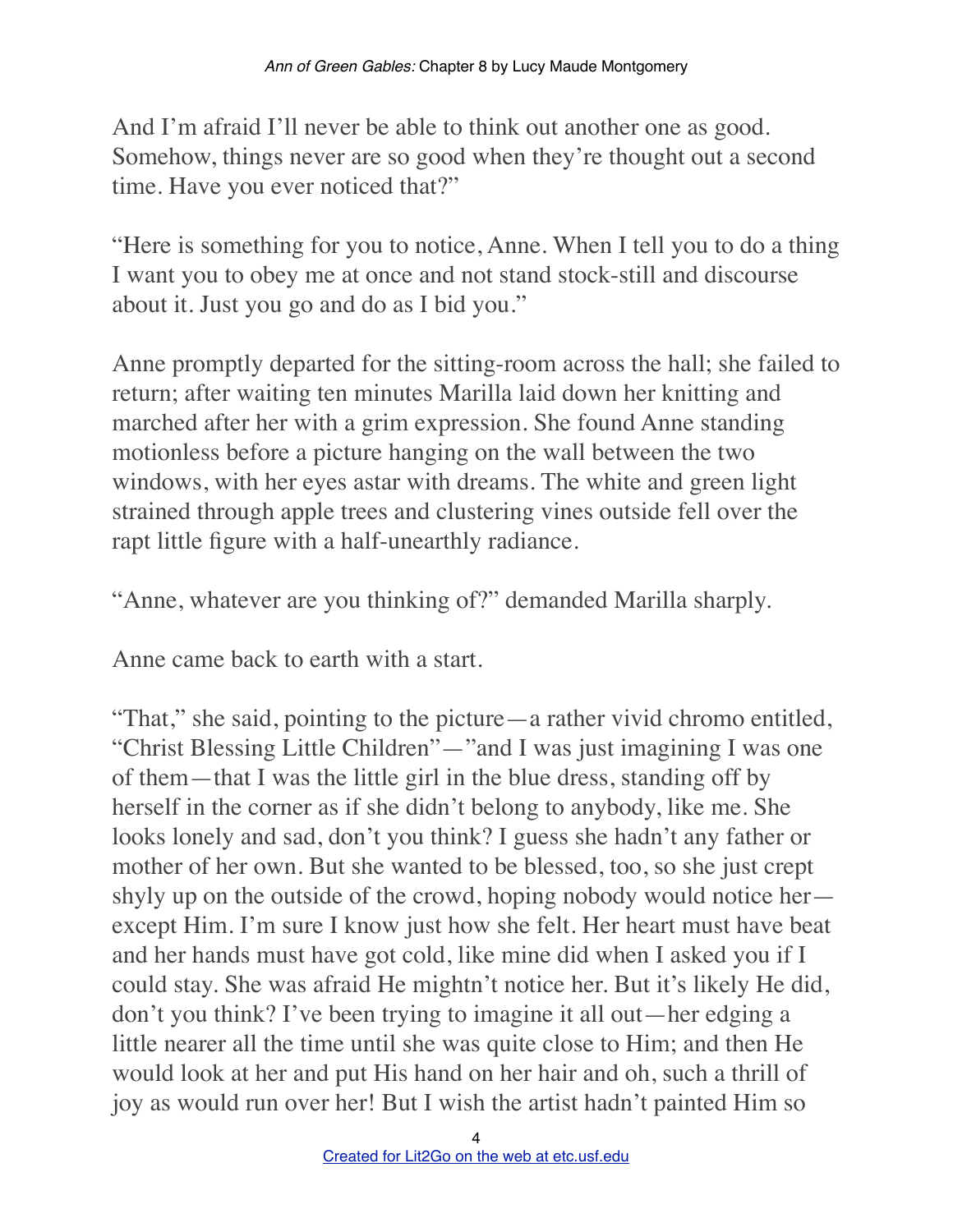sorrowful looking. All His pictures are like that, if you've noticed. But I don't believe He could really have looked so sad or the children would have been afraid of Him."

"Anne," said Marilla, wondering why she had not broken into this speech long before, "you shouldn't talk that way. It's irreverent positively irreverent."

Anne's eyes marveled.

"Why, I felt just as reverent as could be. I'm sure I didn't mean to be irreverent."

"Well I don't suppose you did—but it doesn't sound right to talk so familiarly about such things. And another thing, Anne, when I send you after something you're to bring it at once and not fall into mooning and imagining before pictures. Remember that. Take that card and come right to the kitchen. Now, sit down in the corner and learn that prayer off by heart."

Anne set the card up against the jugful of apple blossoms she had brought in to decorate the dinner-table—Marilla had eyed that decoration askance, but had said nothing—propped her chin on her hands, and fell to studying it intently for several silent minutes.

"I like this," she announced at length. "It's beautiful. I've heard it before —I heard the superintendent of the asylum Sunday school say it over once. But I didn't like it then. He had such a cracked voice and he prayed it so mournfully. I really felt sure he thought praying was a disagreeable duty. This isn't poetry, but it makes me feel just the same way poetry does. 'Our Father who art in heaven hallowed be Thy name.' That is just like a line of music. Oh, I'm so glad you thought of making me learn this, Miss—Marilla."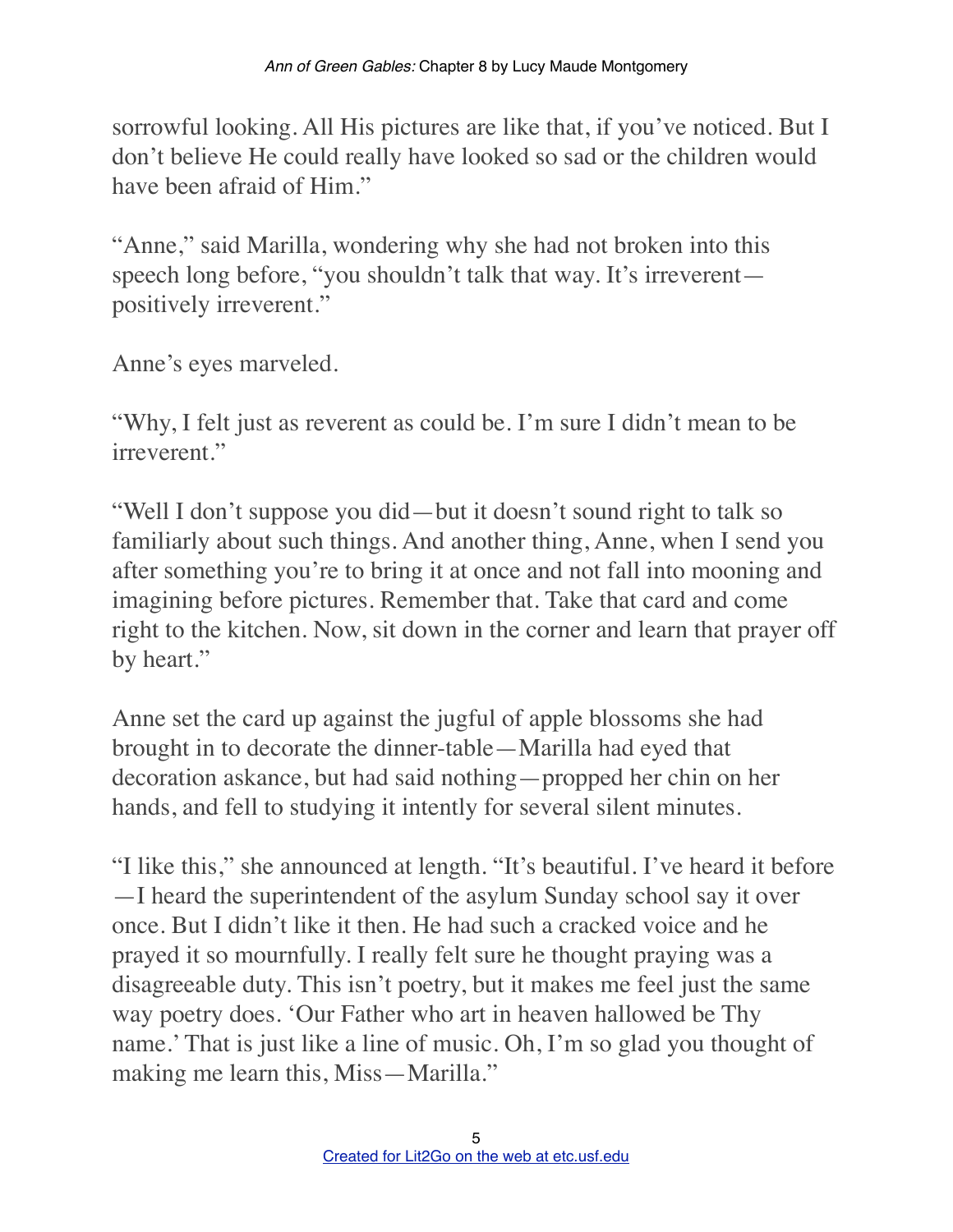"Well, learn it and hold your tongue," said Marilla shortly.

Anne tipped the vase of apple blossoms near enough to bestow a soft kiss on a pink-cupped bud, and then studied diligently for some moments longer.

"Marilla," she demanded presently, "do you think that I shall ever have a bosom friend in Avonlea?"

"A—a what kind of friend?"

"A bosom friend—an intimate friend, you know—a really kindred spirit to whom I can confide my inmost soul. I've dreamed of meeting her all my life. I never really supposed I would, but so many of my loveliest dreams have come true all at once that perhaps this one will, too. Do you think it's possible?"

"Diana Barry lives over at Orchard Slope and she's about your age. She's a very nice little girl, and perhaps she will be a playmate for you when she comes home. She's visiting her aunt over at Carmody just now. You'll have to be careful how you behave yourself, though. Mrs. Barry is a very particular woman. She won't let Diana play with any little girl who isn't nice and good."

Anne looked at Marilla through the apple blossoms, her eyes aglow with interest.

"What is Diana like? Her hair isn't red, is it? Oh, I hope not. It's bad enough to have red hair myself, but I positively couldn't endure it in a bosom friend."

"Diana is a very pretty little girl. She has black eyes and hair and rosy cheeks. And she is good and smart, which is better than being pretty."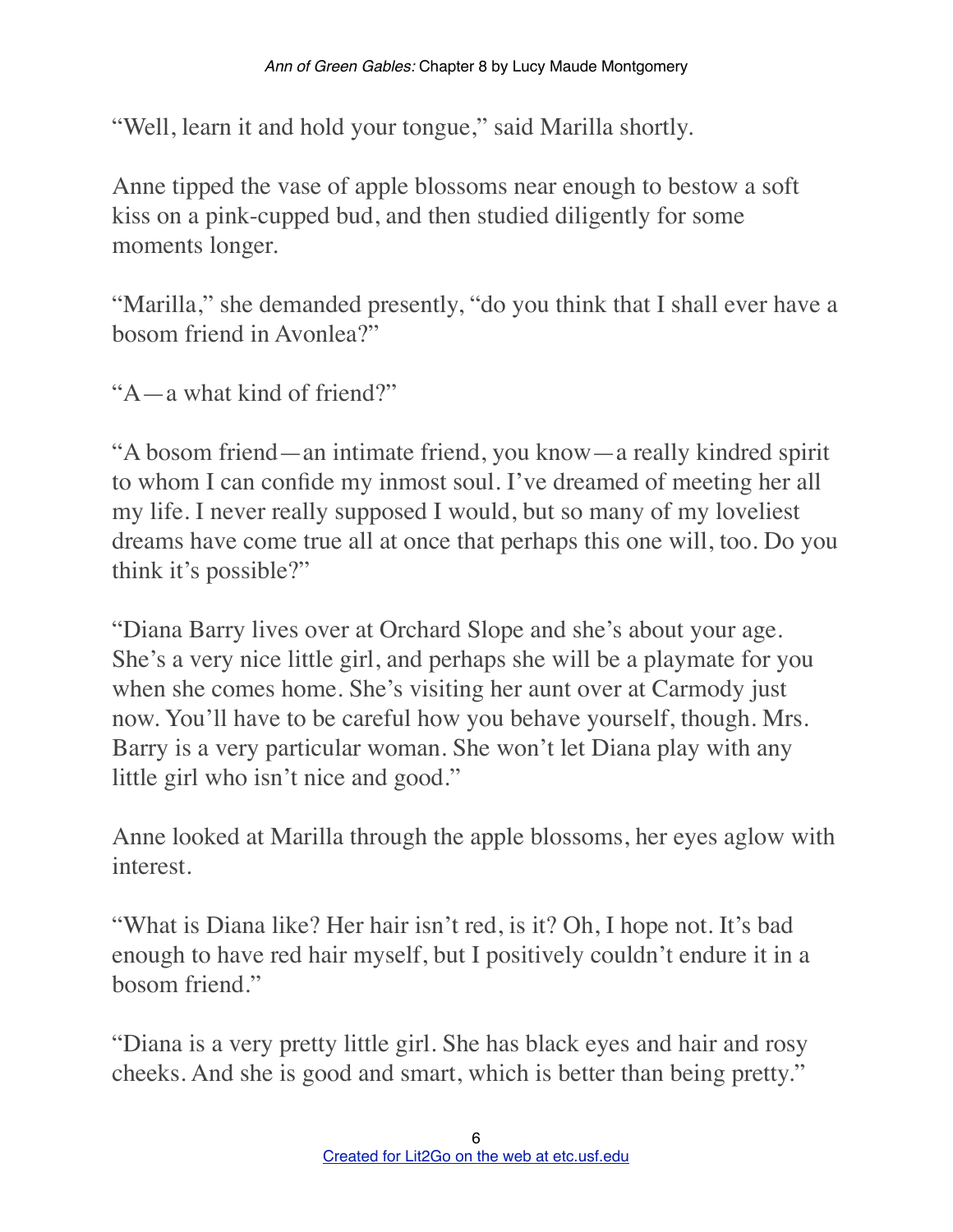Marilla was as fond of morals as the Duchess in Wonderland, and was firmly convinced that one should be tacked on to every remark made to a child who was being brought up.

But Anne waved the moral inconsequently aside and seized only on the delightful possibilities before it.

"Oh, I'm so glad she's pretty. Next to being beautiful oneself—and that's impossible in my case—it would be best to have a beautiful bosom friend. When I lived with Mrs. Thomas she had a bookcase in her sitting room with glass doors. There weren't any books in it; Mrs. Thomas kept her best china and her preserves there—when she had any preserves to keep. One of the doors was broken. Mr. Thomas smashed it one night when he was slightly intoxicated. But the other was whole and I used to pretend that my reflection in it was another little girl who lived in it. I called her Katie Maurice, and we were very intimate. I used to talk to her by the hour, especially on Sunday, and tell her everything. Katie was the comfort and consolation of my life. We used to pretend that the bookcase was enchanted and that if I only knew the spell I could open the door and step right into the room where Katie Maurice lived, instead of into Mrs. Thomas' shelves of preserves and china. And then Katie Maurice would have taken me by the hand and led me out into a wonderful place, all flowers and sunshine and fairies, and we would have lived there happy for ever after. When I went to live with Mrs. Hammond it just broke my heart to leave Katie Maurice. She felt it dreadfully, too, I know she did, for she was crying when she kissed me good-bye through the bookcase door. There was no bookcase at Mrs. Hammond's. But just up the river a little way from the house there was a long green little valley, and the loveliest echo lived there. It echoed back every word you said, even if you didn't talk a bit loud. So I imagined that it was a little girl called Violetta and we were great friends and I loved her almost as well as I loved Katie Maurice—not quite, but almost, you know. The night before I went to the asylum I said good-bye to Violetta, and oh, her good-bye came back to me in such sad, sad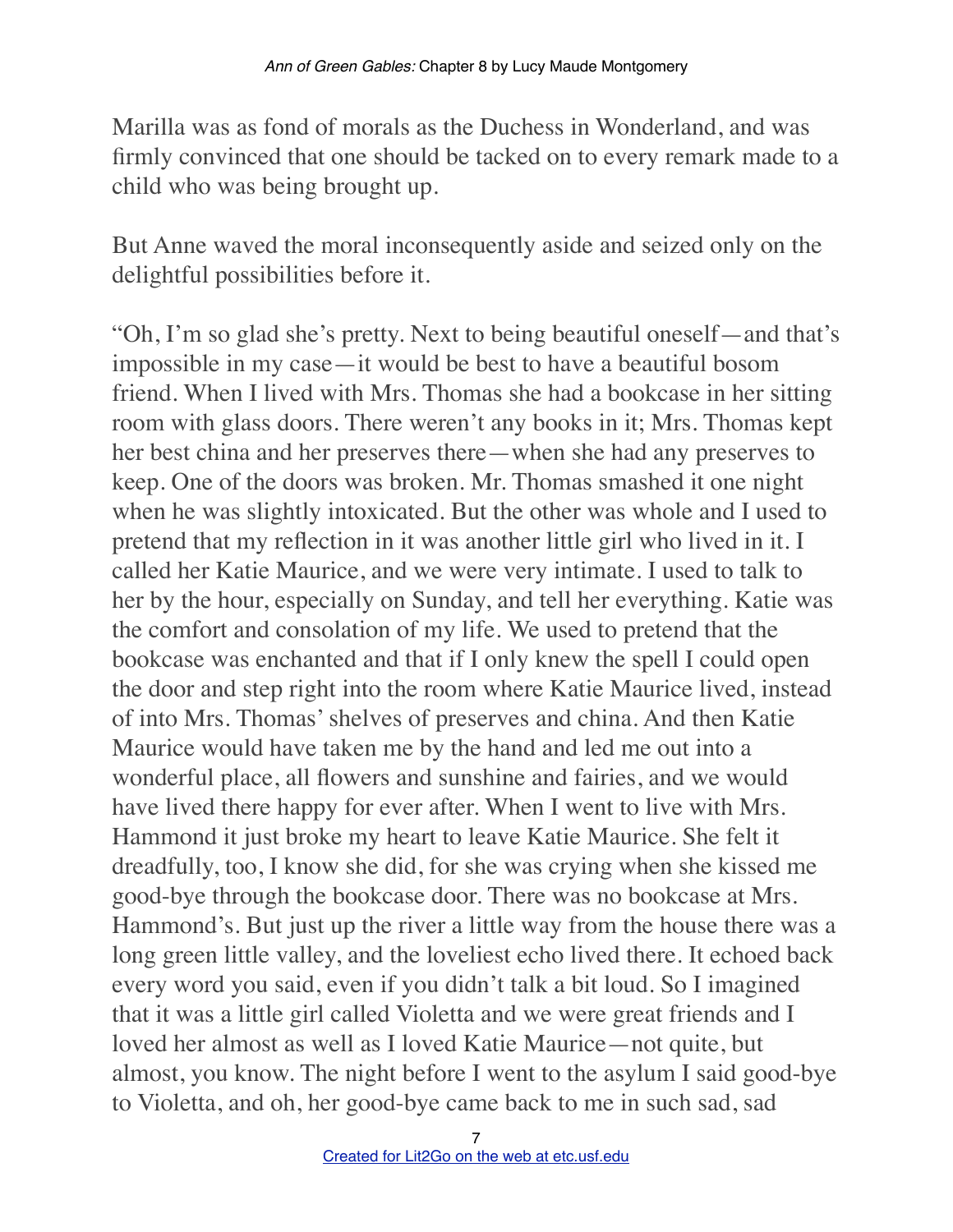tones. I had become so attached to her that I hadn't the heart to imagine a bosom friend at the asylum, even if there had been any scope for imagination there."

"I think it's just as well there wasn't," said Marilla drily. "I don't approve of such goings-on. You seem to half believe your own imaginations. It will be well for you to have a real live friend to put such nonsense out of your head. But don't let Mrs. Barry hear you talking about your Katie Maurices and your Violettas or she'll think you tell stories."

"Oh, I won't. I couldn't talk of them to everybody—their memories are too sacred for that. But I thought I'd like to have you know about them. Oh, look, here's a big bee just tumbled out of an apple blossom. Just think what a lovely place to live—in an apple blossom! Fancy going to sleep in it when the wind was rocking it. If I wasn't a human girl I think I'd like to be a bee and live among the flowers."

"Yesterday you wanted to be a sea gull," sniffed Marilla. "I think you are very fickle minded. I told you to learn that prayer and not talk. But it seems impossible for you to stop talking if you've got anybody that will listen to you. So go up to your room and learn it."

"Oh, I know it pretty nearly all now—all but just the last line."

"Well, never mind, do as I tell you. Go to your room and finish learning it well, and stay there until I call you down to help me get tea."

"Can I take the apple blossoms with me for company?" pleaded Anne.

"No; you don't want your room cluttered up with flowers. You should have left them on the tree in the first place."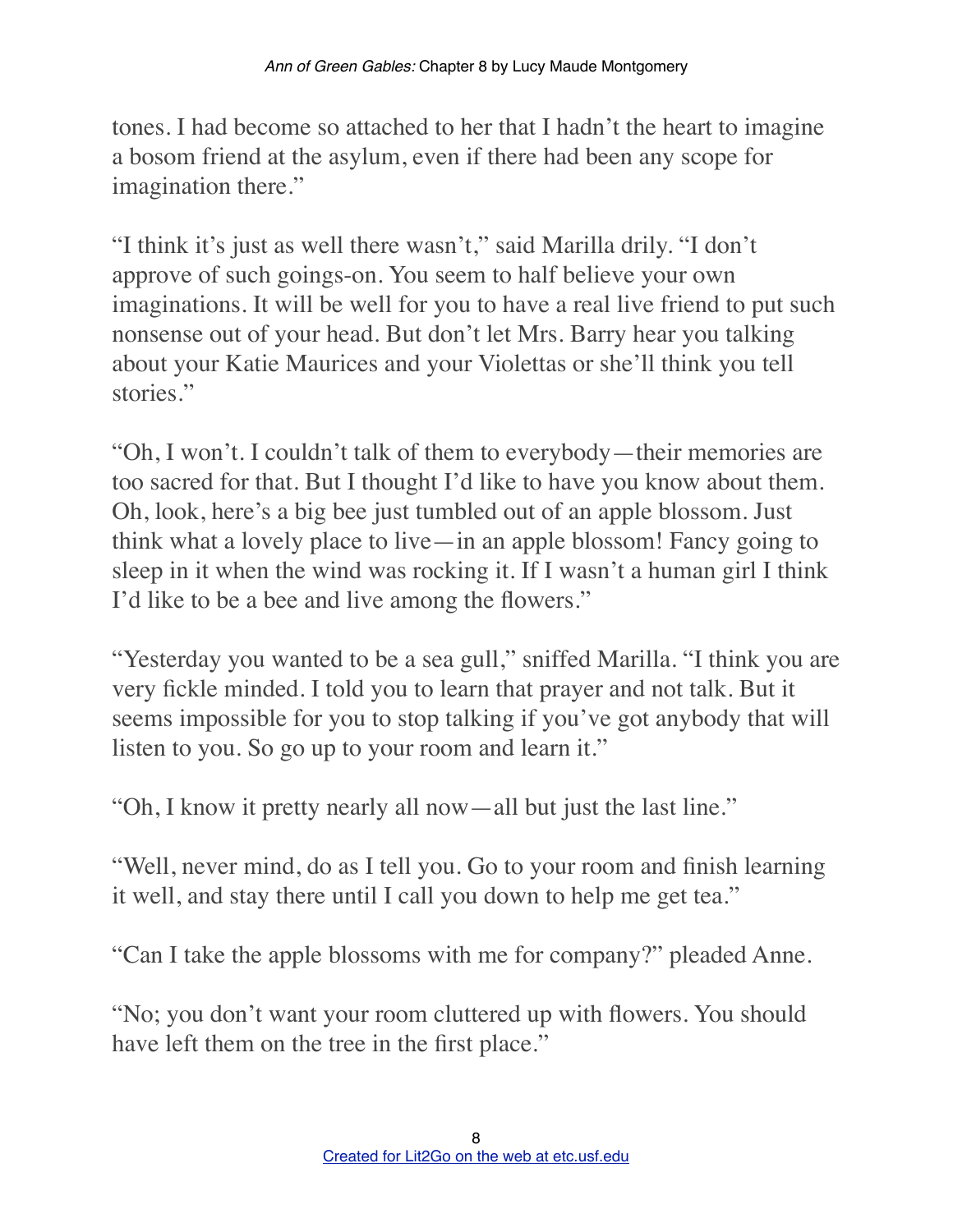"I did feel a little that way, too," said Anne. "I kind of felt I shouldn't shorten their lovely lives by picking them—I wouldn't want to be picked if I were an apple blossom. But the temptation was IRRESISTIBLE. What do you do when you meet with an irresistible temptation?"

"Anne, did you hear me tell you to go to your room?"

Anne sighed, retreated to the east gable, and sat down in a chair by the window.

"There—I know this prayer. I learned that last sentence coming upstairs. Now I'm going to imagine things into this room so that they'll always stay imagined. The floor is covered with a white velvet carpet with pink roses all over it and there are pink silk curtains at the windows. The walls are hung with gold and silver brocade tapestry. The furniture is mahogany. I never saw any mahogany, but it does sound SO luxurious. This is a couch all heaped with gorgeous silken cushions, pink and blue and crimson and gold, and I am reclining gracefully on it. I can see my reflection in that splendid big mirror hanging on the wall. I am tall and regal, clad in a gown of trailing white lace, with a pearl cross on my breast and pearls in my hair. My hair is of midnight darkness and my skin is a clear ivory pallor. My name is the Lady Cordelia Fitzgerald. No, it isn't—I can't make THAT seem real."

She danced up to the little looking-glass and peered into it. Her pointed freckled face and solemn gray eyes peered back at her.

"You're only Anne of Green Gables," she said earnestly, "and I see you, just as you are looking now, whenever I try to imagine I'm the Lady Cordelia. But it's a million times nicer to be Anne of Green Gables than Anne of nowhere in particular, isn't it?"

She bent forward, kissed her reflection affectionately, and betook herself to the open window.